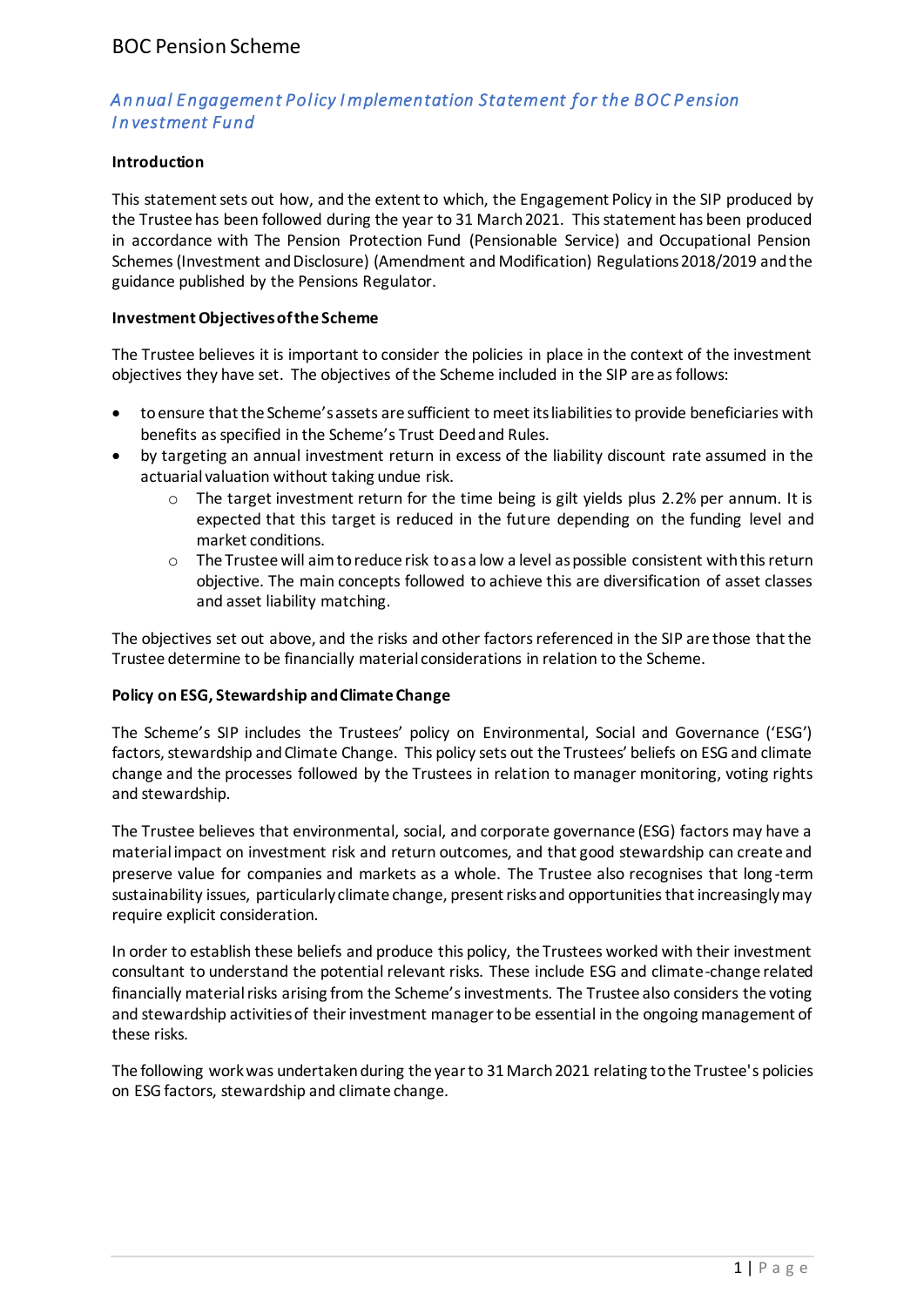# *I mplementation S tatement (continued)*

## **Engagement**

- The Trustee requires that investment managers explain how they take ESG considerations into account. The Governance Committee circulated governance letters to all investment managers over the year, including questions on integration of ESG, sustainability and stewardship into their investment processes, as well as ensuring ongoing compliance with regulatory requirements. These responses were subsequently discussed at the Joint Investment Committee ('JIC').
- Investment managers are expected to evaluate ESG factors, including climate change considerations, exercise voting rights and stewardship obligations attached to the investments in accordance with their own corporate governance policies and current best practice.
- The Trustee monitors compliance with the principles of the UK Stewardship Code. As at 31 March 2021 all of the Scheme's equity managers (4/4) confirmed that they have submitted the relevant documentation to become signatories of the 2020 UK Stewardship code.
- The Trustee asked all equity managers to provide details on their voting over the year, which were subsequently reviewed and reported on at the JIC. The Trustee also received details of relevant engagement activity for the year from the investment managers and discussed these directly with the managers during review meetings.
- For the Schemes' equity and fixed income managers, the Trustee has increasingly been incorporating ESG as a regular item on update calls, requesting details on progress made in this area from all managers. The Trustee also considered benchmarking analysis conducted by the investment consultant that compared the managers' ESG approaches to the broader universe of equivalent strategies, in order to better understand how those managers were performing.
- The Trustee has asked its investment consultant to conduct a more fundamental ongoing review of ESG, climate change and its role in the Scheme's investment strategy. To date, this work has focussed on understanding where the Scheme currently sits from an ESG perspective, establishing a baseline (with respect to ESG ratings and carbon emissions for example) and considering asset allocation changes to improve the sustainability credentials of the portfolio, whilst remaining cognisant of the fiduciary duty to members.
- As part of this review, carbon foot-printing analysis of the Scheme's global equity portfolio and investment grade credit mandate was undertaken as at 31 March 2021. The analysis included both carbon intensity (as measured by Weighted Average Carbon Intensity – "WACI") and potential emissions metrics. The key findings are set out below:
	- The current carbon intensity (WACI) of the listed equity portfolio is 69% lower than the MSCI ACWI benchmark.
	- The listed equity portfolio's future potential emissions (from exposure to fossil fuel reserves) are 79% lower than the MSCI ACWI benchmark.

## **Voting Activity**

The Trustee believes that exercise of voting rights forms part of the investment process to achieve the best long-term outcome. Therefore this activity is delegated to investment managers. Managers are required to keep records of exercised votes and report to the JIC on request. Investment managers are expected to provide voting summary reports on a regular basis, at least annually. The reports are reviewed to ensure that they align with the Trustee's policy.